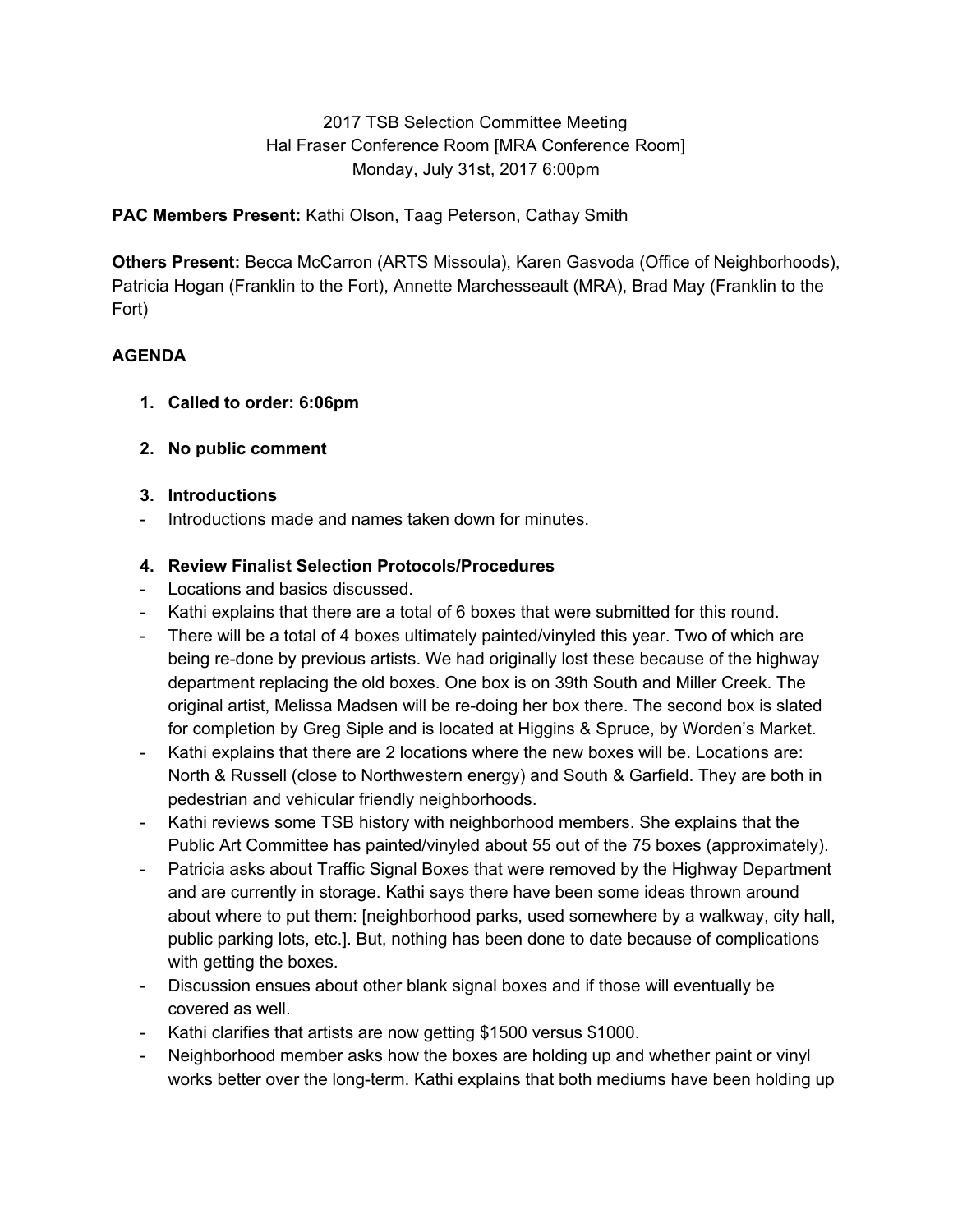well over time. Patricia asks if painting is cheaper - Kathi says it depends if the artist has the paint necessary already, or if they need to purchase it.

- Kathi explains how this entire TSB process can be an opportunity for artists to see if they enjoy creating public art.

# **5. Review/Show Submissions**

- Selection Committee goes through artists in the order of applications listed and pass around the artist's TSB Model. Committee is free to make comments and voice their opinions.

### **Amber Flaherty**

- Missoula artist, *Birds of Missoula*
- Resume and other work looked at
- Kathi reads Amber's description/application

#### **Heather Fortner**

- *- Seasons*
- Resume and other work looked at
- Description and application read

#### **Ann Karp**

- *- Missoula Aquifer*
- Resume and other work looked at
- Description and application read

### **Rachel Neal**

- *- Missoula Montage*
- Resume and other work looked at
- Description and application read

#### **Lucas Siverly**

- *- Box Perception*
- Not considered because there is no model or images

#### **Tanner Thames**

- *- Home in Missoula*
- Resume and other work looked at
- Description and application read

#### **6. Vote/Select Finalists**

- Voting Commences.
- Selection Committee votes Yes, No, Maybe as each box is called.
- One clear winner is Rachel Neal, *Missoula Montage*.
- Selection committee takes top 2nd & 3rd Boxes and vote again between the two.
- Runner up is Ann Karp, *Missoula Aquifer*.
- Rachel Neal and Ann Karp will be interviewed.

Next meeting [Artist Interviews] will be Monday 8/7 a 5:30pm in the Hal Fraser [MRA] Conference Room at 140 W. Pine.